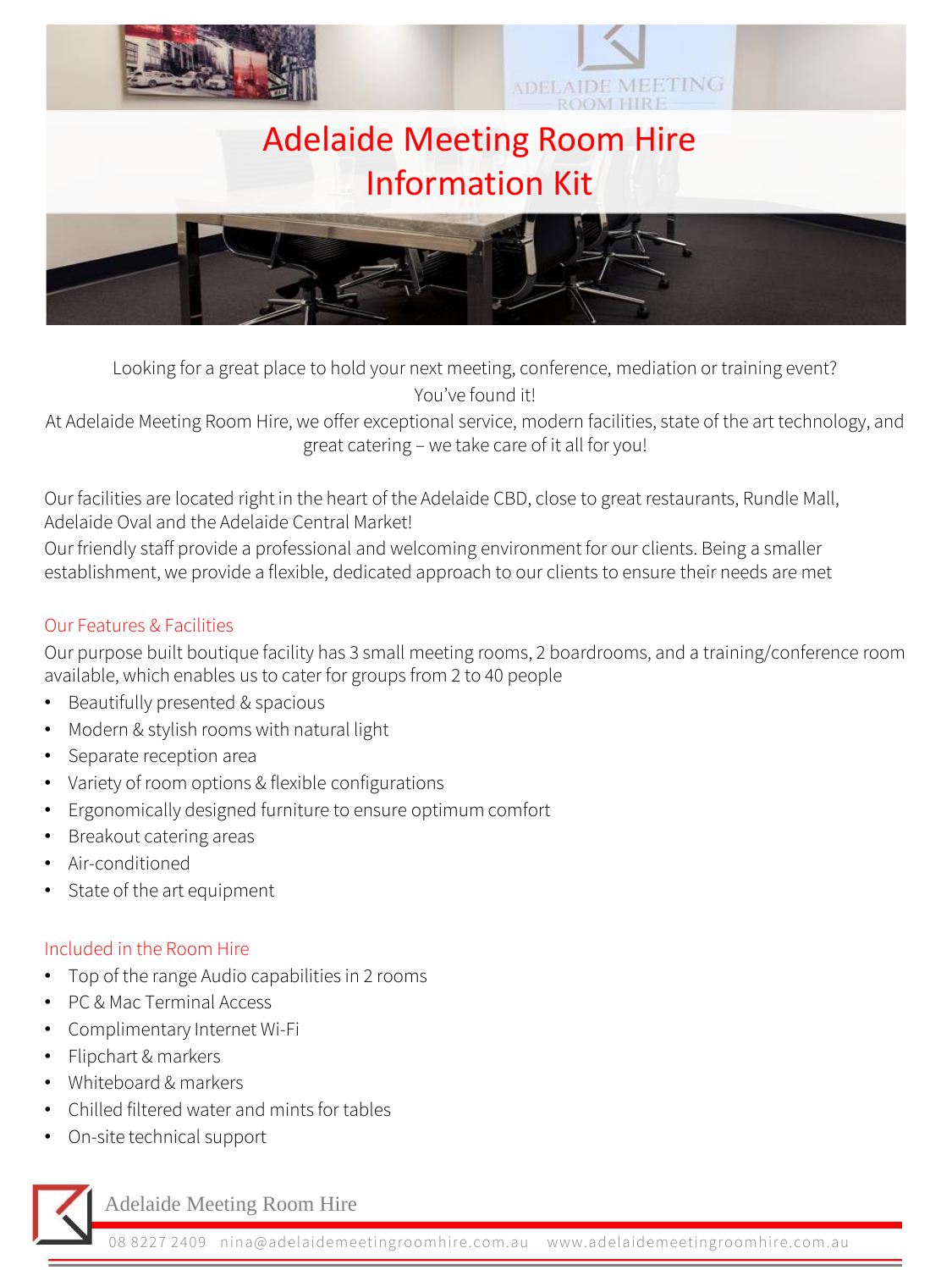

#### 000000  $000000$ 000000 000000



 $\overline{O}$  $\overline{O}$  $\overline{\circ}$  $\overline{\cap}$ 







 $\Box$ 

Theatre Cabaret Classroom U-Shape Boardroom Round

| <b>Rooms</b> | Theatre                  | Cabaret                  | Classroom                | U-Shape                  | Boardroom | Round   |
|--------------|--------------------------|--------------------------|--------------------------|--------------------------|-----------|---------|
| Olympic      | $20 - 40$                | $10 - 24$                | $10 - 26$                | $8 - 20$                 | $6 - 14$  |         |
| Endeavour    | $12 - 16$                | $\overline{\phantom{a}}$ | $4 - 12$                 | $\qquad \qquad -$        | $4 - 10$  |         |
| Executive    | $\overline{\phantom{a}}$ | $\overline{\phantom{a}}$ | -                        | -                        | $4 - 10$  |         |
| Everest      | $\overline{\phantom{a}}$ | $\overline{\phantom{a}}$ | $\overline{\phantom{a}}$ | $\overline{\phantom{a}}$ | $2 - 6$   |         |
| Discovery    | $\overline{\phantom{a}}$ | Ξ.                       |                          |                          | $2 - 6$   |         |
| Heysen       | -                        | ۰                        | -                        | -                        | -         | $2 - 4$ |



# Adelaide Meeting Room Hire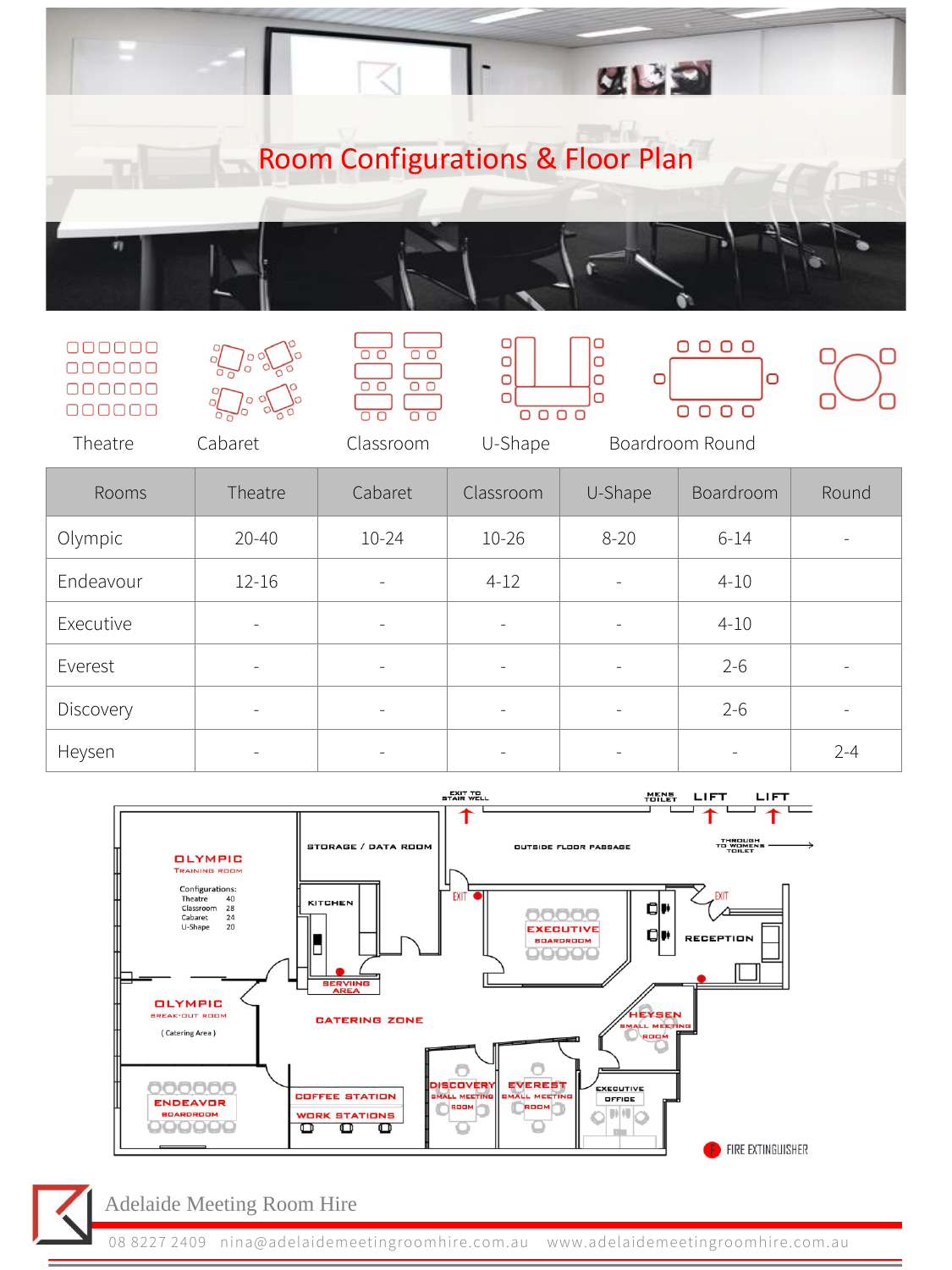|  |                               | $\mathbf{C}$ |  |
|--|-------------------------------|--------------|--|
|  | Room & Equipment Hire Pricing |              |  |
|  |                               |              |  |

| <b>Room Selection</b>                                                                  | <b>Full Day</b><br>8.30am<br>$-5pm$ | Half Day<br>4 hrs | Hourly<br>Rate | After<br>business<br>hours                 | Evening<br>$5-8pm$ | Weekend<br>[per day] | White<br>board       |  |
|----------------------------------------------------------------------------------------|-------------------------------------|-------------------|----------------|--------------------------------------------|--------------------|----------------------|----------------------|--|
| <b>OLYMPIC</b><br>Training & Conference Room                                           | \$699                               | \$465             | N/A            | \$210/hr                                   | \$245/hr           | \$1100               | 2 X<br>Fixed         |  |
| <b>EXECUTIVE</b><br>Meeting & Boardroom                                                | \$490                               | \$325             | \$145          | \$180/hr                                   | \$220/hr           | \$760                | 1 x Fixed            |  |
| <b>ENDEAVOUR</b><br>Meeting, Training & Boardroom                                      | \$490                               | \$325             | \$145          | \$180/hr                                   | \$220/hr           | \$760                | Mobile               |  |
| <b>EVEREST</b><br>Small Meeting Room                                                   | \$290                               | \$190             | \$90           | \$110                                      | n/a                | n/a                  | 1 x Fixed            |  |
| <b>DISCOVERY</b><br>Small Meeting Room                                                 | \$290                               | \$190             | \$90           | \$110                                      | n/a                | n/a                  | Mobile               |  |
| <b>HEYSEN</b><br>Small Meeting & Interview Room                                        | \$290                               | \$190             | \$90           | \$110                                      | n/a                | n/a                  | Mobile               |  |
| <b>WORKSTATIONS</b> (Single Desk)                                                      | \$80                                | \$50              | \$40           | n/a                                        | n/a                | n/a                  | n/a                  |  |
| Equipment                                                                              |                                     |                   |                | <b>Full Day</b>                            | Half Day           |                      | Weekend<br>[per day] |  |
| Data Projector with Projection Screen / Projection Wall<br>(not available Heysen room) |                                     |                   |                | \$90                                       |                    |                      | \$90                 |  |
| Laptop                                                                                 |                                     |                   | \$90           |                                            | \$60               |                      | \$90                 |  |
| Internet Wi-Fi                                                                         |                                     |                   |                | Included                                   |                    | Included             | Included             |  |
| Whiteboard & Markers                                                                   |                                     |                   |                | Included                                   |                    | Included             | Included             |  |
| Flip Charts & Markers                                                                  |                                     |                   |                | Included                                   | Included           |                      | Included             |  |
| Printing / Photocopying                                                                |                                     |                   |                | Black & White 0.50/page Colour \$1.50/page |                    |                      |                      |  |



Adelaide Meeting Room Hire

Please note: All prices exclude GST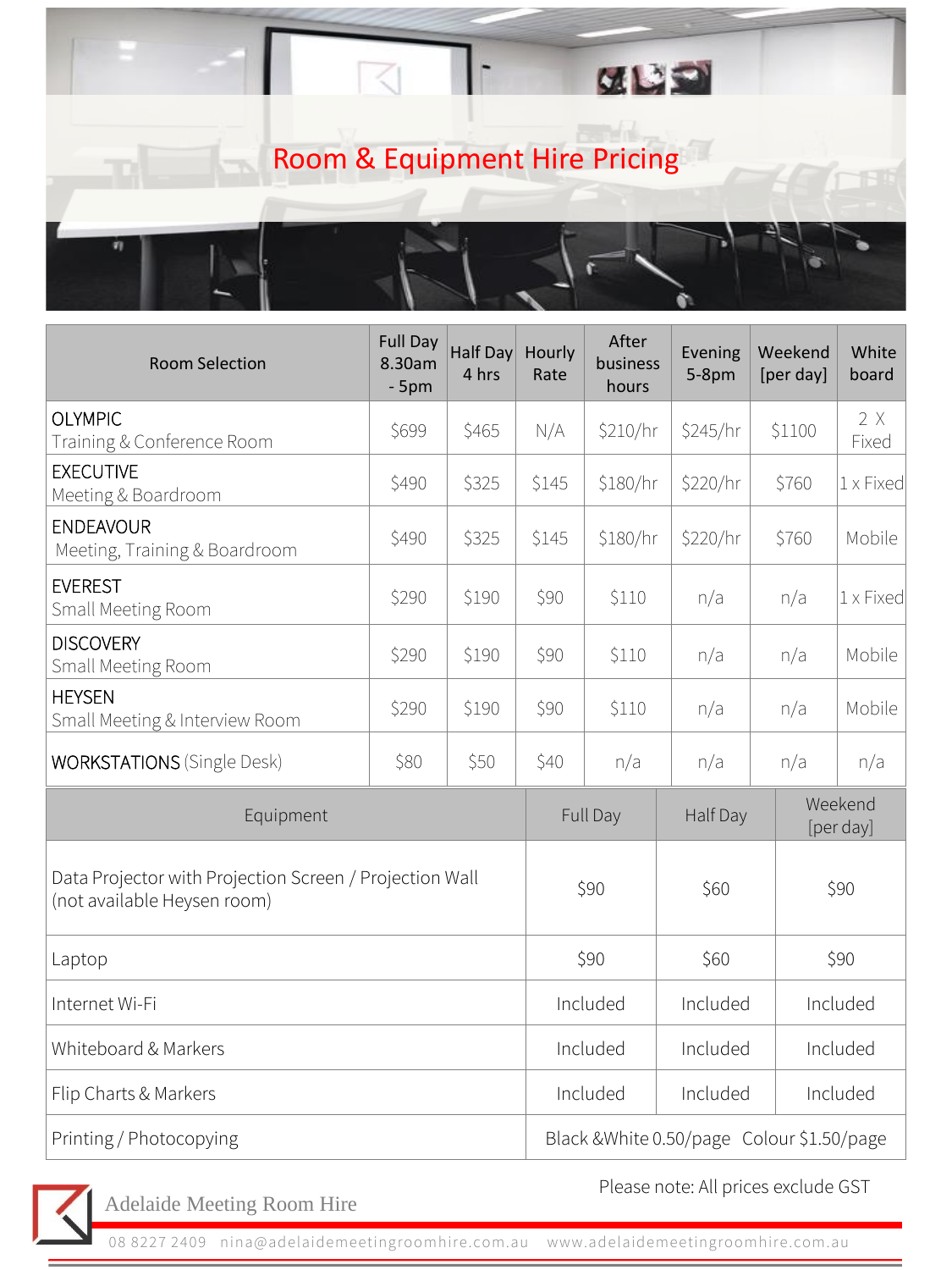

At Adelaide Meeting Room Hire we take a personalised approach, ensuring that we understand your catering needs for your event.

- Chilled water and mints are included in all room hire rates
- Morning & Afternoon teas are served with assorted Twining's tea and percolated coffee
- Lunch is also served with orange juice & soft drinks
- Listed menu items are examples of our food offering we select and rotate items daily
- On request, you can mix menu items
- AMRH caters for vegetarian, vegan, gluten free and healthy options
- Breakfast menu is available upon request
- All prices listed below are per person
- All prices ex gst

| <b>Basic Package</b><br>All Day Premium Tea & Coffee service<br>Twining's tea varieties, Vittoria percolated coffee, Decaffeinated coffee & Hot chocolate<br>Arnott's Chocolate coated, Cream & Sweet biscuit varieties                 | \$8.00  |
|-----------------------------------------------------------------------------------------------------------------------------------------------------------------------------------------------------------------------------------------|---------|
| <b>Morning Tea</b><br>A daily rotation of at least 2 bakery items including assorted cakes, mini danishes, mini scrolls,<br>scones, croissants, fruit & custard buns<br>Fruit Platter or Fruit Skewers - assortment of in-season fruits | \$14.00 |
| Lunch<br>A daily rotation of at least 2 lunch items including, assorted toasted wraps & focaccia's, cocktail<br>savouries, quiches, sushi, dumplings, arancini, meat platters, pizzas, sandwiches and salads                            | \$23.00 |
| Lunch Plus<br>The above lunch with a cheese and fruit platter                                                                                                                                                                           | \$28.00 |
| Afternoon Tea<br>A daily rotation of assorted platters including assorted cheeses, dips, nuts, fruit and crackers                                                                                                                       | \$14.00 |
| <b>Full Day Package</b><br>Includes Morning Tea, Lunch & Afternoon Tea                                                                                                                                                                  | \$40.00 |
| PLEASE NOTE: Self-Catering is NOT permissible                                                                                                                                                                                           |         |

Adelaide Meeting Room Hire